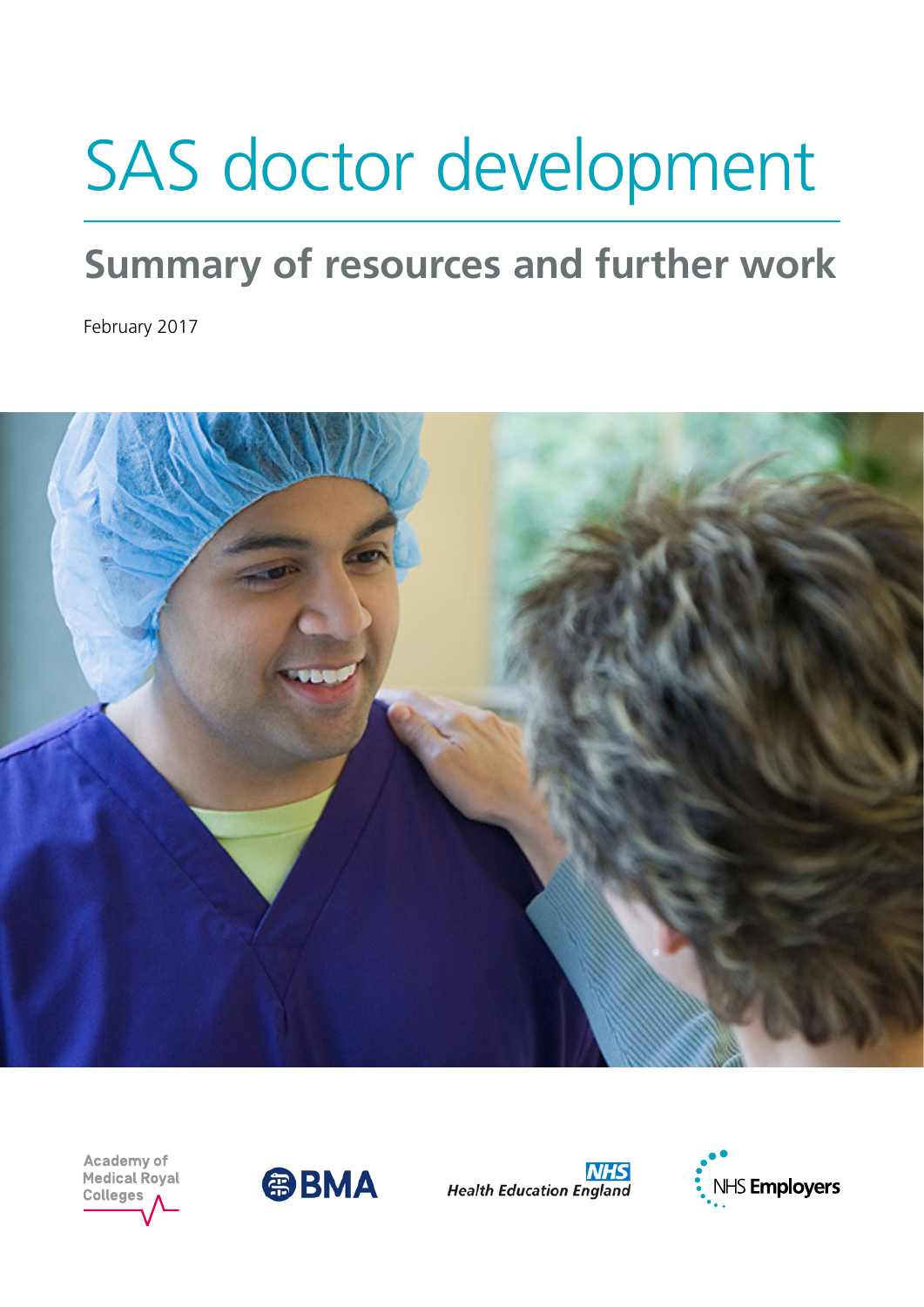# **Contents**

| Introduction                                                | 3  |
|-------------------------------------------------------------|----|
| SAS doctor development – actions                            | 8  |
| <b>Actions for boards</b>                                   | 9  |
| Actions for medical directors                               | 10 |
| <b>Actions for doctors</b>                                  | 12 |
| Actions for medical staffing/human resources                | 14 |
| Case study 1: Associate dean for SAS doctors                | 16 |
| Case study 2: Night rota competent (NRC) night safe         | 17 |
| Case study 3: Health Education England's training programme | 18 |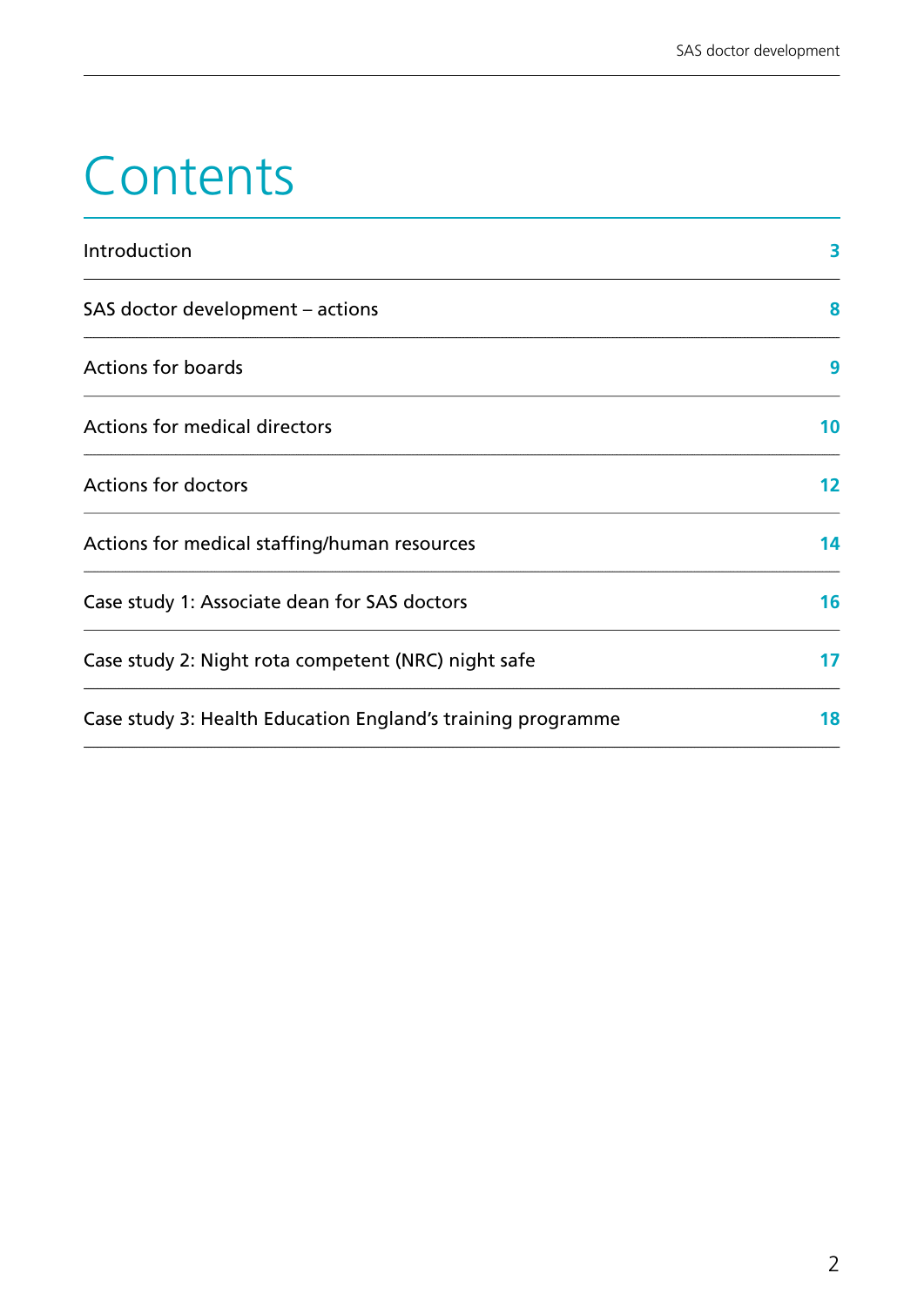# <span id="page-2-0"></span>Introduction

Sustaining good quality services to patients requires doctors to be up to date and fit to practice. The personal development needs of doctors are a vital part of that.

The British Medical Association (BMA), Health Education England (HEE), the Academy of Medical Royal Colleges (The Academy) and NHS Employers (NHSE) have worked together to produce this guidance on the development of specialty and associate specialist (SAS) doctors in the NHS in England, to help ensure that this important group of doctors are helped to remain fit to practice and develop in their careers.

This guide describes actions that can be taken to ensure that best practice is applied in the development of SAS doctors and dentists, and how different groups can work together to ensure best practice is consistently applied.

It is useful and appropriate to anyone involved in the development of SAS doctors, such as employers, medical royal colleges, HEE's local team and SAS doctors themselves. Specific sections are targeted at:

- • NHS boards
- medical directors
- medical staffing teams
- SAS doctors.

The principles set out can also be applied to dentists working in the SAS grades and other doctors who are not in training and whose appointment does not require them to be on the General Medical Council's (GMC) specialist register, eg trust grade doctors. In applying the principles to a broader group of doctors, appropriate funding arrangements will need to be made.

# **BACKGROUND**

SAS doctors and dentists are a diverse group with a wide range of skills, experience, and specialties. They work as staff grade doctors, associate specialists, specialty doctors, hospital practitioners, clinical assistants, senior clinical medical officers and clinical medical officers.

Ensuring that SAS doctors receive effective development will benefit patient safety and employers, as well as the individual doctor. Good patient experience is strongly associated with a motivated and engaged workforce where every individual has the opportunity to work at their full potential. Investing in development is a step to achieving that which will inevitably better equip these doctors to meet the needs of the service and improve patient care.

For SAS doctor development to succeed, it is important that they receive effective annual appraisals, revalidation every five years, study leave, and mutually agreed job plans including agreeing appropriate supporting professional activity (SPA) time.

To assist this, NHS Employers has produced guidance for employers on [2 Improving SAS] [appraisal.](http://www.nhsemployers.org/~/media/Employers/Publications/improving-sas-appraisal.pdf%20) 

This includes practical advice based on feedback, ideas and experience from SAS doctors themselves. It also sets out the steps that employers can take to acknowledge and develop SAS doctors' skills.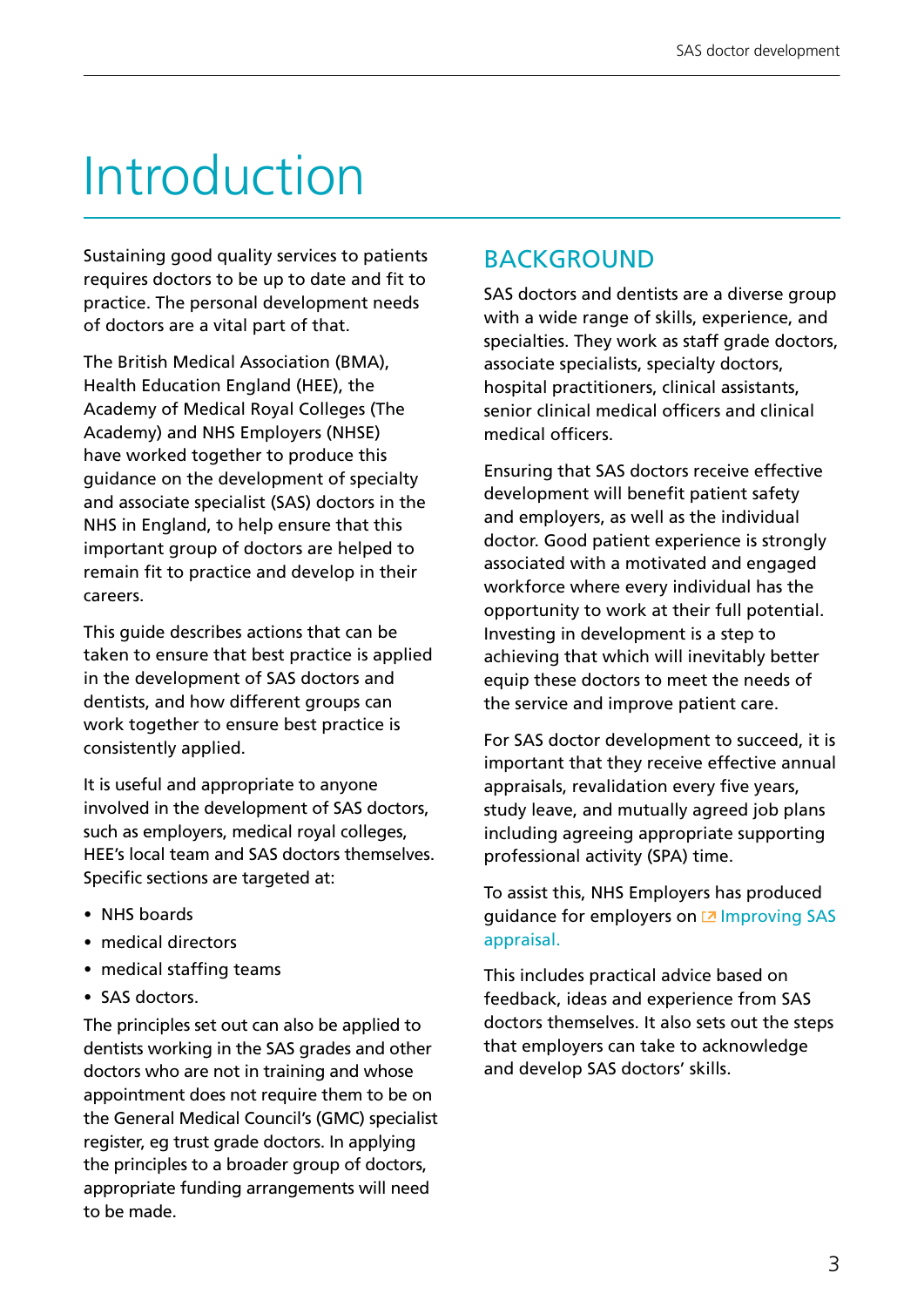# **CHARTERS**

To demonstrate a shared commitment to supporting and developing the role of the SAS doctor as a valued and vital part of the medical workforce, each nation has developed  $Z$  a charter for SAS doctor [development.](http://www.bma.org.uk/sascharters) The charters, according to nation, set out what SAS doctors can expect from their employer and what the employer can expect from them.

Looking forward, the NHS Five Year Forward View describes a number of new care models for the NHS in England that aim to break down the traditional divides between primary, secondary and community care, mental health and possibly social care. In the context of these changes to the current ways of working, the development of SAS doctors becomes even more pertinent.

# Survey and workshops

The BMA, HEE, the Academy and NHS Employers worked in partnership in early 2015 to run a survey about SAS doctor development and deliver four regional workshops. The survey and the workshops focused on the professional development aspirations of SAS doctors. Our key aims were:

- identification of SAS doctor development and career progression aspirations
- identification of what SAS doctors need to achieve these aspirations
- full and shared understanding of perceived barriers to development
- to produce a list of suggested facilitators to overcome barriers to development
- to develop top key messages to support improvements in SAS doctor development
- to identify potential local actions that can be implemented to improve development
- to showcase best practice
- publication of SAS doctor development tools to spread good practice
- clarification of the role of SAS tutor
- engagement with medical managers.

A total of 403 SAS doctors completed the survey. The findings show many positive aspects of SAS development, for example:

- 82 per cent said they work at a level appropriate to their competences/ experience
- 67 per cent said they receive due recognition of their competences/ experience
- 93 per cent said they receive a good, regular appraisal
- 74 per cent said they have an agreed job plan.

However, the survey also flagged some challenges:

- 10 per cent said they do not have any SPA time in job plans – and, in some cases, where SPA time had been agreed, it is blocked or cancelled for service reasons and not re-scheduled
- although 94 per cent get funded study leave, only 56 per cent utilise their full allowance
- only 60 per cent said they get appropriate time for revalidation and appraisal evidence gathering.

During the workshops, people spoke about good practice, but also raised the issue of a lack of consistency in how SAS doctors have been developed and supported across the country. Workshop participants, many of whom were SAS doctors, suggested areas where improvements could be made, reflecting the issues from the survey.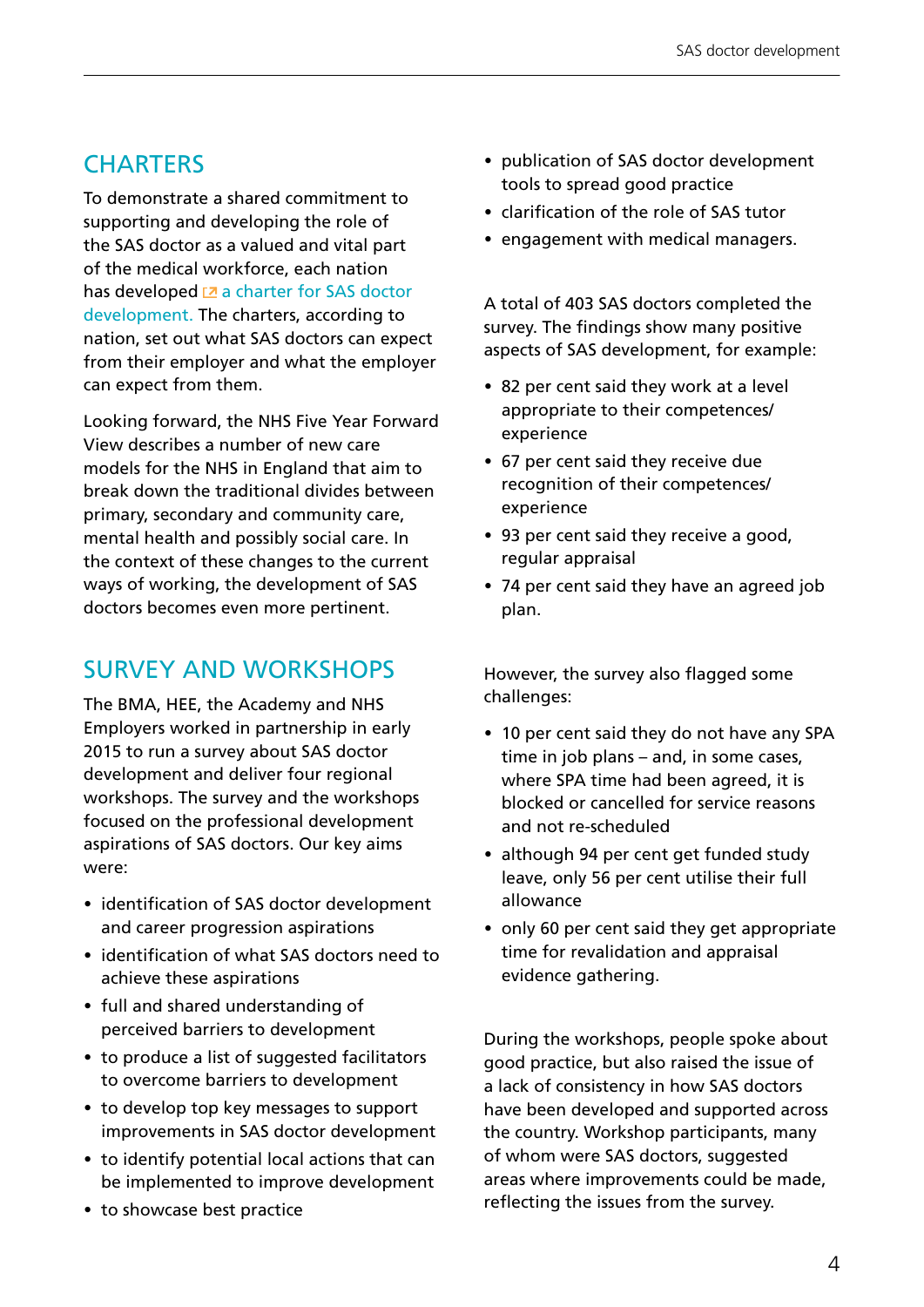### **AUTONOMY**

Many SAS doctors already work as autonomous practitioners. There are a number of benefits to encouraging and enabling autonomous practice, where it is appropriate. These can include:

- recognition of the high level of clinical skills and professionalism in the SAS doctor/dentist grade
- provision of personal and professional development opportunities for SAS doctors/ dentists within the trust/organisation
- the opportunity to have greater medical engagement of SAS grades
- support for the recruitment, retention and motivation of highly skilled clinicians
- improved governance and accountability.

In the interest of patient safety, all NHS staff are subject to some form of supervision, but there is no contractual requirement for SAS doctors to be supervised by consultants.

In practice, the level of supervision, if any is required, will depend on a number of factors, including personal competence and agreed accountability arrangements for all aspects of the role. The Academy's **Z** [Guidance for taking responsibility](www.aomrc.org.uk/publications/reports-guidance/taking-responsibility-accountable-clinicians/) points to areas where senior SAS doctors have the expertise and ability to be the responsible clinician for patients. Trusts' clinical governance arrangements should reflect this guidance.

The BMA has produced  $Z$  a guide on [autonomous working.](https://www.bma.org.uk/advice/employment/contracts/sas-contracts/autonomy-for-sas-grade-doctors%20)

### CERTIFICATE OF ELIGIBILITY for specialist registration (CESR)

Many SAS doctors are keen to progress their careers by obtaining a certificate of eligibility for specialist registration (CESR) or GP registration (CEGPR) and qualifying for the GMC's specialist register. To do this, SAS doctors will need to demonstrate that they have the same level of skills as a certificate of completion of training (CCT) holder.

E-portfolios are available for SAS doctors applying for CESR/CEGPR, and are a good way to log all evidence of experience, however further work is required to develop these.

Currently the following e-portfolios can be used by SAS doctors:

 [Royal College of Emergency Medicine](http://www.rcem.ac.uk/Training-Exams/E-portfolio) 

 $\square$  The Intercollegiate surgical curriculum [portfolio](https://www.iscp.ac.uk/)

 [Royal College of Obstetrics and](www.rcog.org.uk/en/careers-training/resources--support-for-trainees/training-eportfolio/)  [Gynaecology](www.rcog.org.uk/en/careers-training/resources--support-for-trainees/training-eportfolio/)

 [Royal College of Ophthalmologists](http://www.rcophth.ac.uk/training/eportfolio/) 

 [Royal College of Paediatrics and Child](http://www.rcpch.ac.uk/training-examinations-professional-development/assessment-and-examinations/assessment-tools/eportfol)  **Health** 

**Z Joint Royal Colleges of Physicians Training** [Board](www.jrcptb.org.uk/eportfolio-information/accessing-eportfolio) 

L<sup>z</sup> [Royal College of Psychiatrists](http://www.rcpsych.ac.uk/traininpsychiatry/trainees/portfolioonline.aspx)

 [Royal College of Radiologists \(on request\)](http://www.rcr.ac.uk/clinical-oncology/specialty-training/rcr-specialty-training-eportfolio)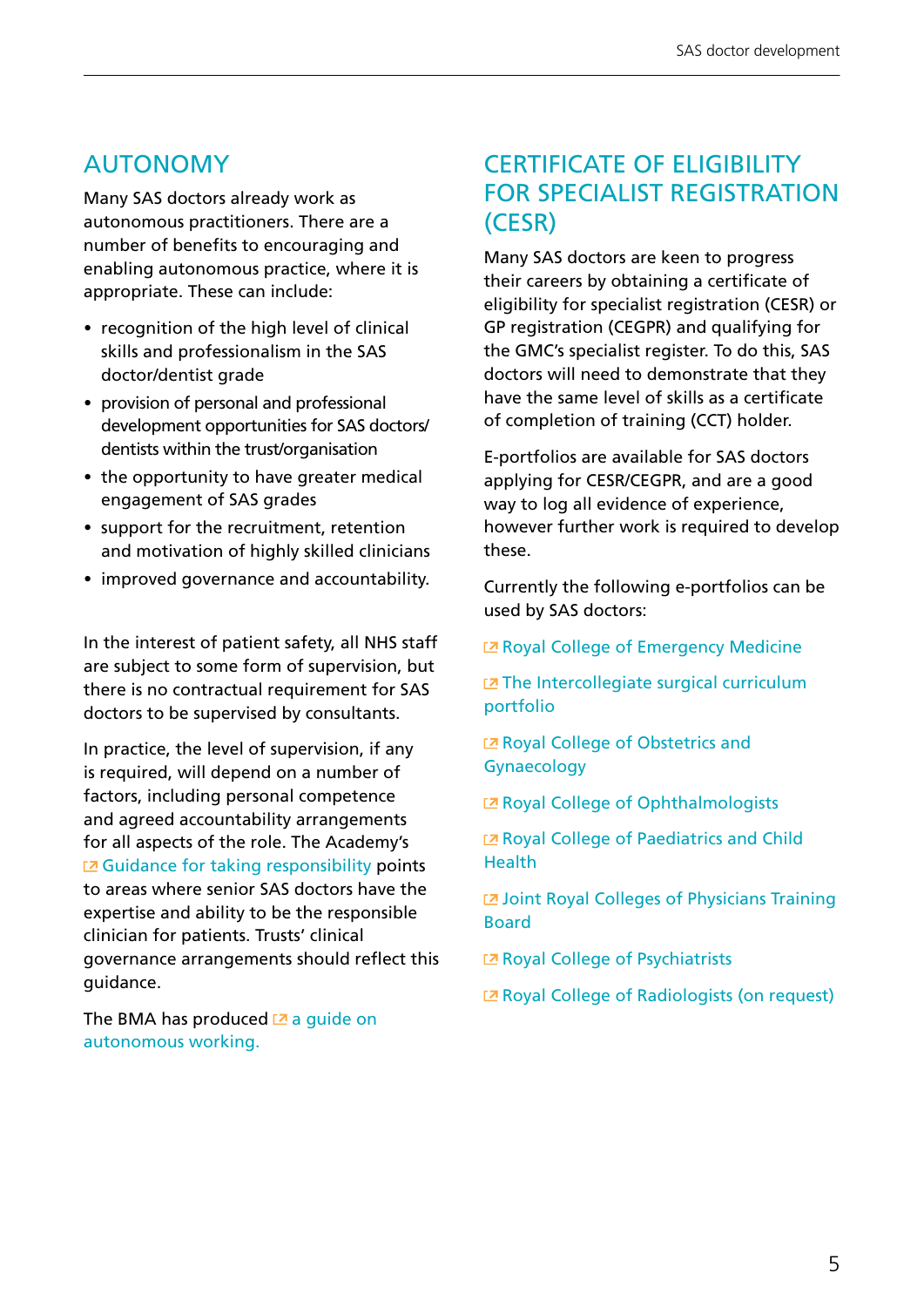#### **Routes to CESR**

There are routes by which a SAS doctor can apply for a CESR/CEGPR. Details of these are available on the GMC's website:

#### [General information on applications](http://www.gmc-uk.org/doctors/24630.asp)

#### L2 Specialty specific guidance

It is expected that employers will assist SAS doctors in meeting the requirements of a CESR/CEGPR application, whether this be through offering secondment opportunities, support when sitting exams or releasing the applicant from their post for a period of time to undertake top-up training.

Further work to simplify and streamline the CESR/CEGPR route is being carried out by the GMC.

# Development opportunity **IDEAS**

Career advancement and progression is of key importance to SAS doctors and it is often necessary for them to gather evidence of continuing professional development to use as evidence in a CESR/CEGPR application.

There are successful local training programmes that are currently active for SAS doctors commissioned by HEE. Through its local teams, HEE will be considering innovative ways to progress training for SAS doctors. Engagement with associate deans, SAS tutors, SAS doctors and local service providers will be important here. HEE will also aim to address obstacles to training which directly affect SAS doctors.

### Extended roles

#### **Educational supervision**

The GMC's quidance is clear that the educational supervisor has to be an appropriately trained doctor, as only they can supervise other doctors, but they do not need to be on the specialist register to fulfil this role. There are already many SAS doctors successfully working in these roles.

#### **Management roles**

It is important to recognise the ability of SAS doctors to work in medical manager roles in the trust, for example as medical director, clinical director, or to attend trust clinical management meetings. SAS doctors should be eligible to apply for these opportunities.

#### **Appraisal roles**

SAS doctors should be able to put forward to carry out roles as appraisers of other doctors and be given training to do so.

#### **Coding/tariffs for clinical activity**

Accurate patient coding is important for a number of reasons:

- it is good medical practice for patients and their families to know the name of the senior doctor in charge of caring for a patient
- a reliable record of activity is important for revalidation
- for appraisal and pay progression to accurately audit who has undertaken what work
- for staff morale and job satisfaction.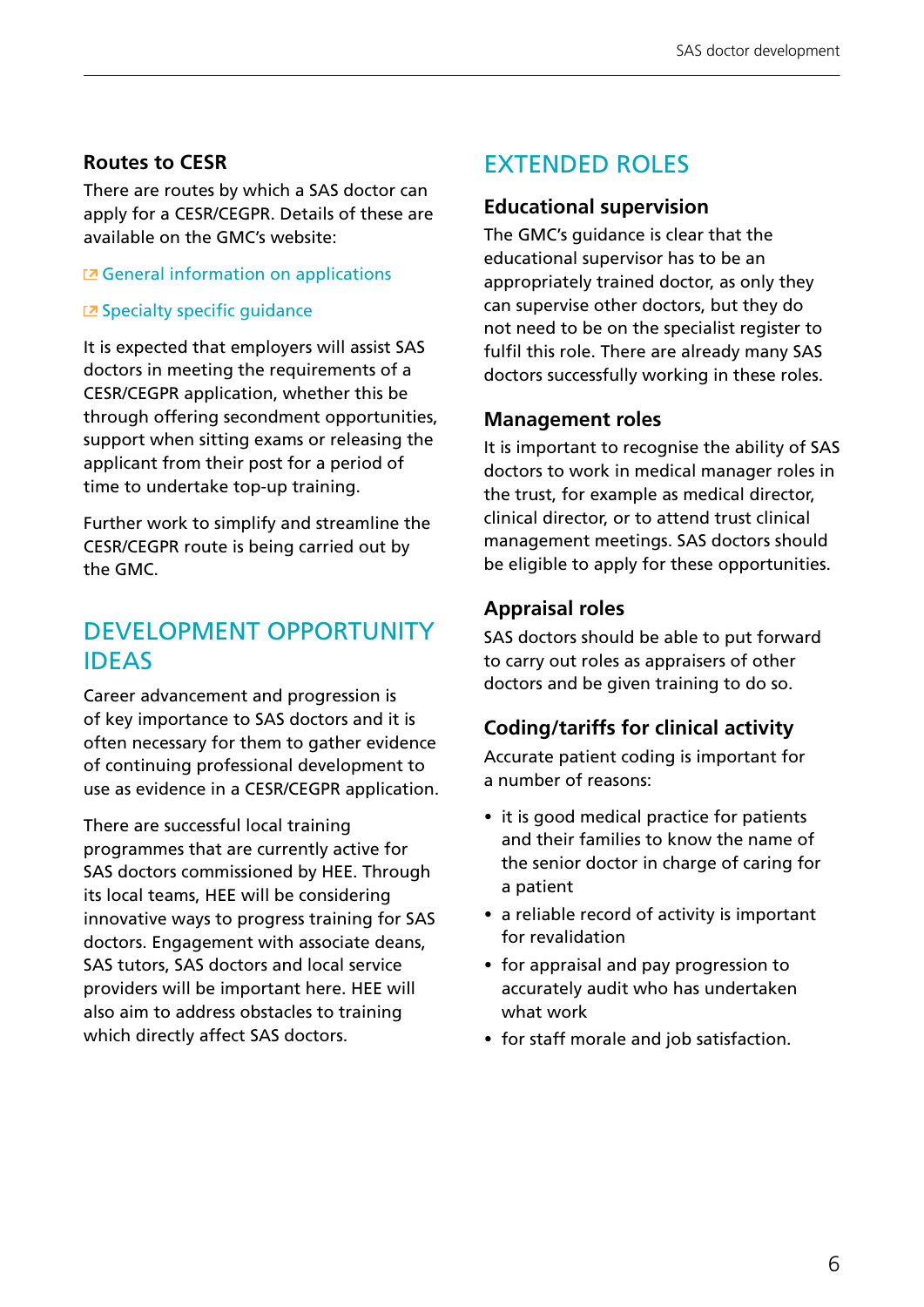The NHS e-Referral Service has a patient coding functionality which enables the coding of named clinicians, including SAS doctors. In some hospitals, where patients are under the care of a SAS doctor, this is accurately reflected in the local records, however this can be sporadic. Further work is needed to ensure this becomes common practice across the UK.

The BMA has published  $Z$  quidance on [coding and the NHS e-Referral Service.](https://www.bma.org.uk/advice/employment/contracts/sas-contracts/autonomy-for-sas-grade-doctors/referrals-and-coding/lnc-briefing-on-referrals-and-coding) 

[NHS Digital has confirmed that it is possible](http://www.hscic.gov.uk/media/17293/Named-Clinician-Referrals/pdf/named_clinician.pdf)  to **z** code work to SAS doctors.

# Contract/progression

NHS Employers and the BMA will continue to maintain the terms and conditions arrangements, including the effectiveness of progression through the specialty doctor grade, through the joint negotiating committee (SAS). Any re-negotiation of the terms and conditions arrangements will take place through formal negotiations.

NHS Employers and the BMA are committed to considering the best way to ensure that pay progression thresholds properly reflect progression within the specialty doctor grade.

### CREDENTIALING

The GMC's plans for a system of credentialing are about the formal accreditation of attainment of competences in a defined area of practice, while not overlapping or competing with existing specialty or subspecialty training programmes. This will help SAS doctors to obtain accreditation for specific skills and expertise.

The GMC has produced further  [information on credentialing.](http://www.gmc-uk.org/education/continuing_professional_development/27258.asp)

### Defining the SAS grade

At workplace level, the capabilities of SAS doctors must not be based on outdated ideas and prejudices or be unnecessarily restricted in hierarchical ways, or there is a risk that there is a detrimental effect on the recognition of SAS doctors and the value of the skills and expertise that they offer.

Outdated ideas and prejudices should be challenged, and a more concerted effort made to recognise SAS doctors, for example, it may be possible to make appropriate consultant roles available to experienced SAS doctors.

The partners are working together to better understand the number and characteristics of SAS doctors nationally, which will further illustrate the extensive important roles of SAS doctors in the NHS.

# Conclusion

The national partners will continue to promote measures to improve the development of SAS doctors with improved access to development resources and opportunities.

# National resources

**Information on SAS charters: EZ [BMA](http://www.bma.org.uk/developing-your-career/sas-grade-doctor/sas-charters) EZ [NHS Employers](http://www.nhsemployers.org/your-workforce/pay-and-reward/nhs-terms-and-conditions/specialty-and-associate-specialist-doctors/sas-charter%20)** 

**Information on job planning: EZ [BMA](http://www.bma.org.uk/support-at-work/contracts/job-planning/job-planning-sas-doctors) EZ [NHS Employers](http://www.nhsemployers.org/your-workforce/pay-and-reward/nhs-terms-and-conditions/specialty-and-associate-specialist-doctors/sas-job-planning-guide)** 

**Guidance for employers on improving SAS appraisal:**  [NHS Employers](http://www.nhsemployers.org/~/media/Employers/Publications/improving-sas-appraisal.pdf)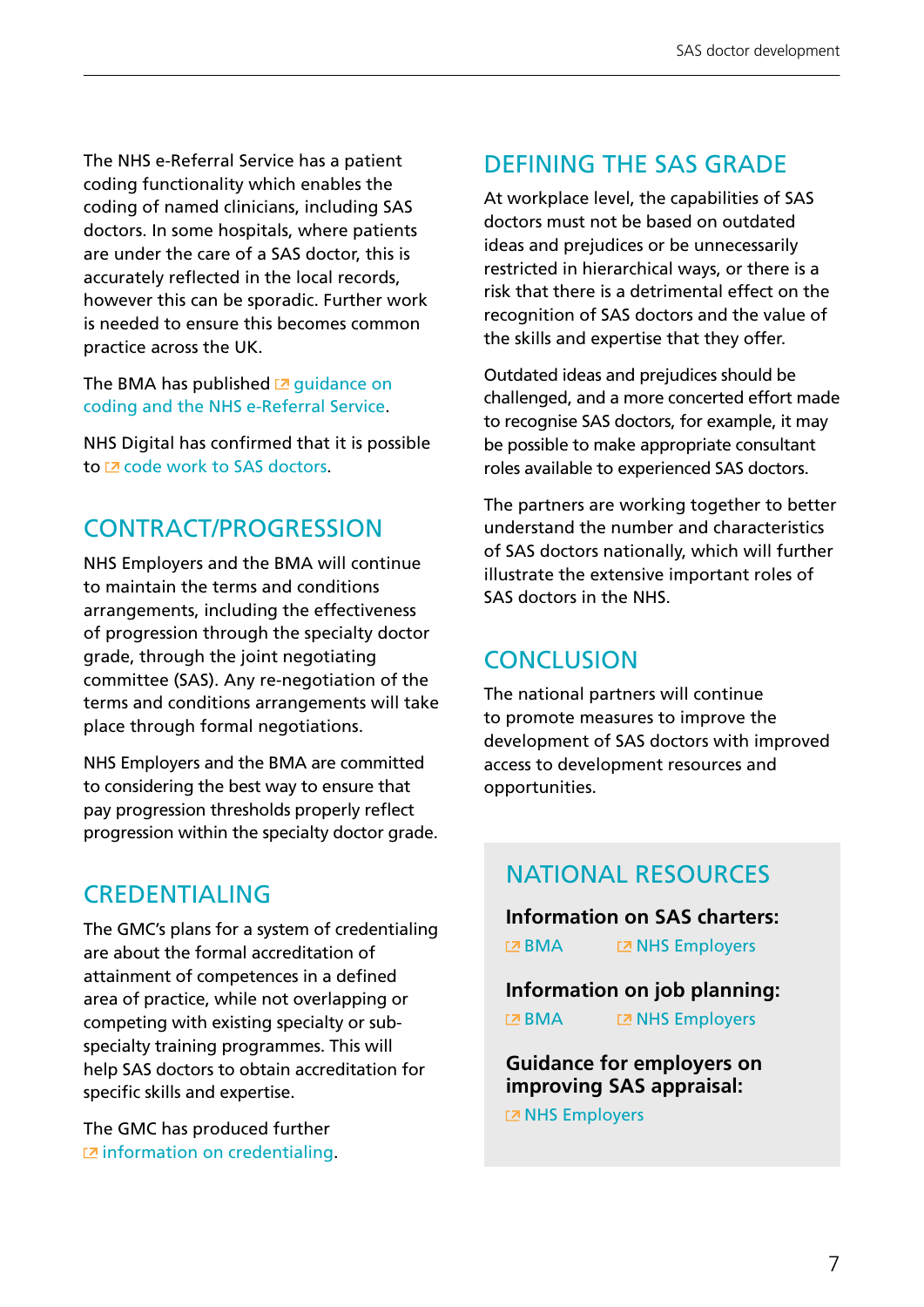# <span id="page-7-0"></span>SAS doctor development – actions

# **ISSUE**

SAS doctors are a diverse group with a range of skills and abilities. SAS doctors make up about 20 per cent of the secondary care workforce (there are almost 20,000 doctors in the UK who are not on the GMC's specialist register or in training but fulfill the criteria of being SAS doctors), but there are fewer opportunities for SAS career progression compared with other senior doctors, and the development of SAS doctors is not always afforded the same attention.

### WHY IT MATTERS

Effective SAS doctor development leads to a more motivated and engaged workforce where every individual has the opportunity to work to their full potential. This inevitably equips these doctors to better meet the needs of the service and improve patient care. Investment in the development of the SAS workforce should always be considered as a possible route to support local workforce plans and resolve skills shortage issues alongside output from national medical training programmes.

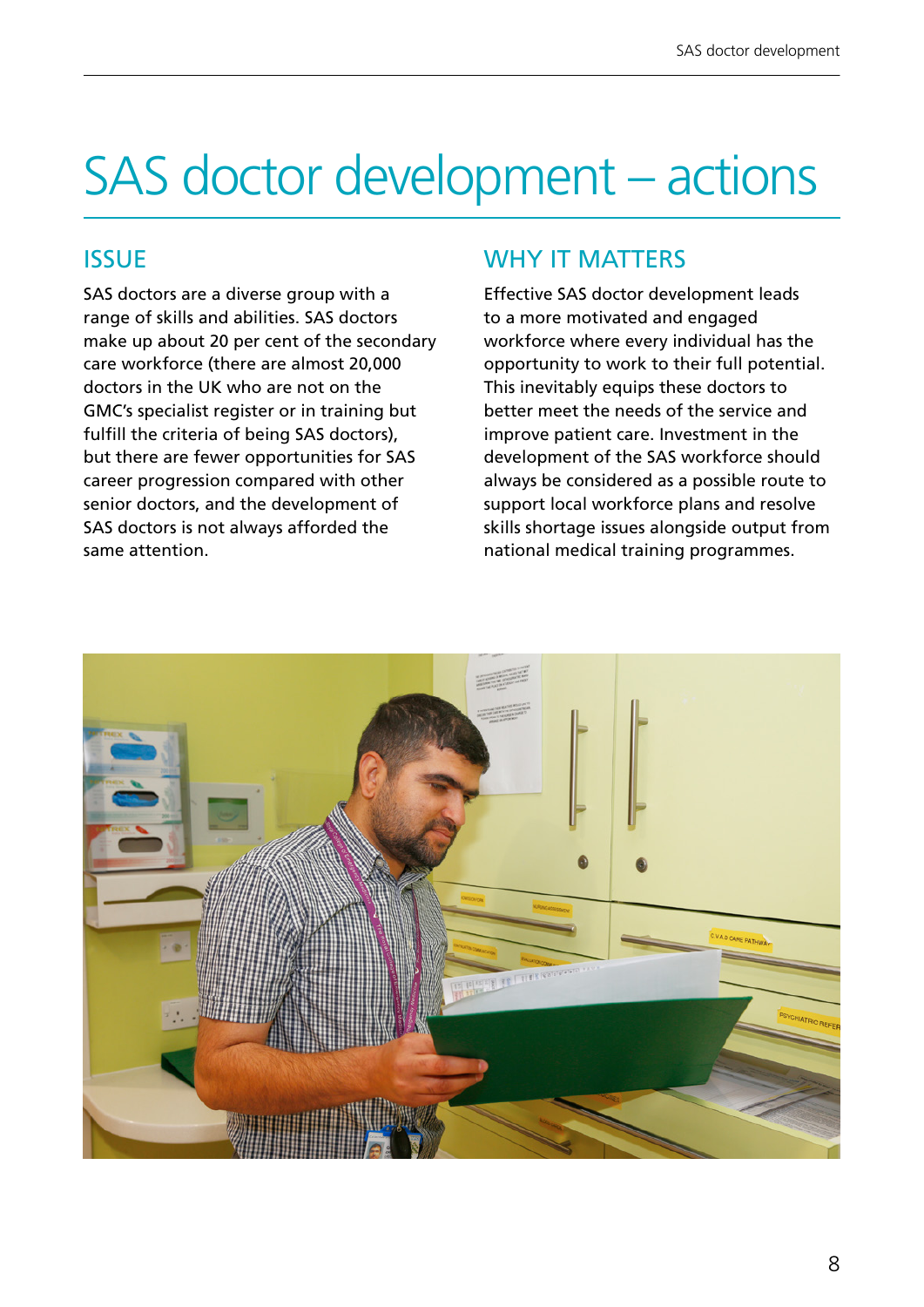# <span id="page-8-0"></span>Actions for boards

### WHAT BOARDS SHOULD DO

Board members should consult regularly with SAS doctors to understand the work they deliver and any necessary support they need.

Boards can ask their medical directors to report on a range of measures to gain assurance that the trust is optimising the use of the skills and abilities of their SAS doctor workforce. These include the proportion of SAS doctors who:

- receive an annual appraisal
- are trained and acting as appraisers
- have personal development plans which are supported and monitored
- have a mutually agreed job plan
- have a minimum of one supporting professional activity in their job plans
- make use of their agreed study leave
- received an induction on appointment
- were offered mentoring on appointment.

In addition to collecting this data, boards must ensure that the data is analysed to identify any issues of concern. Plans should be developed and implemented to address any issues of concern.

Additionally, as a part of their standard processes, boards should ensure that:

- clinical activity is coded to the individual who performed that work
- there is a system in place to identify SAS doctors
- trust documentation has a tick box for SAS doctors (not just 'other' category).

Beyond this, we recommend that:

- SAS doctors are actively encouraged to apply for management roles and appropriate consultant posts or roles
- derogatory terminology such as 'middle grade' is not used across the trust
- the SAS Charter is implemented across the trust
- where SAS doctors are successful in appointment to management roles and appropriate consultant posts, they are supported to carry out these roles
- there is appropriate representation of SAS doctors on relevant medical committees
- a SAS tutor is appointed
- SAS doctors receive clinical supervision where appropriate
- SAS doctors work autonomously where appropriate, in line with the Academy's **Z** [Guidance for taking responsibility.](http://www.aomrc.org.uk/publications/reports-guidance/taking-responsibility-accountable-clinicians/)
- SAS doctors have agreed supporting professional activities (SPA) time in their job plans appropriate to their needs.

### **RESOURCES**

#### **Information on SAS charters:**

**Z [BMA](http://www.bma.org.uk/developing-your-career/sas-grade-doctor/sas-charters) Z [NHS Employers](http://www.nhsemployers.org/your-workforce/pay-and-reward/nhs-terms-and-conditions/specialty-and-associate-specialist-doctors/sas-charter%20)** 

#### **Information on job planning: EZ [BMA](http://www.bma.org.uk/support-at-work/contracts/job-planning/job-planning-sas-doctors) EX [NHS Employers](http://www.nhsemployers.org/your-workforce/pay-and-reward/nhs-terms-and-conditions/specialty-and-associate-specialist-doctors/sas-job-planning-guide)**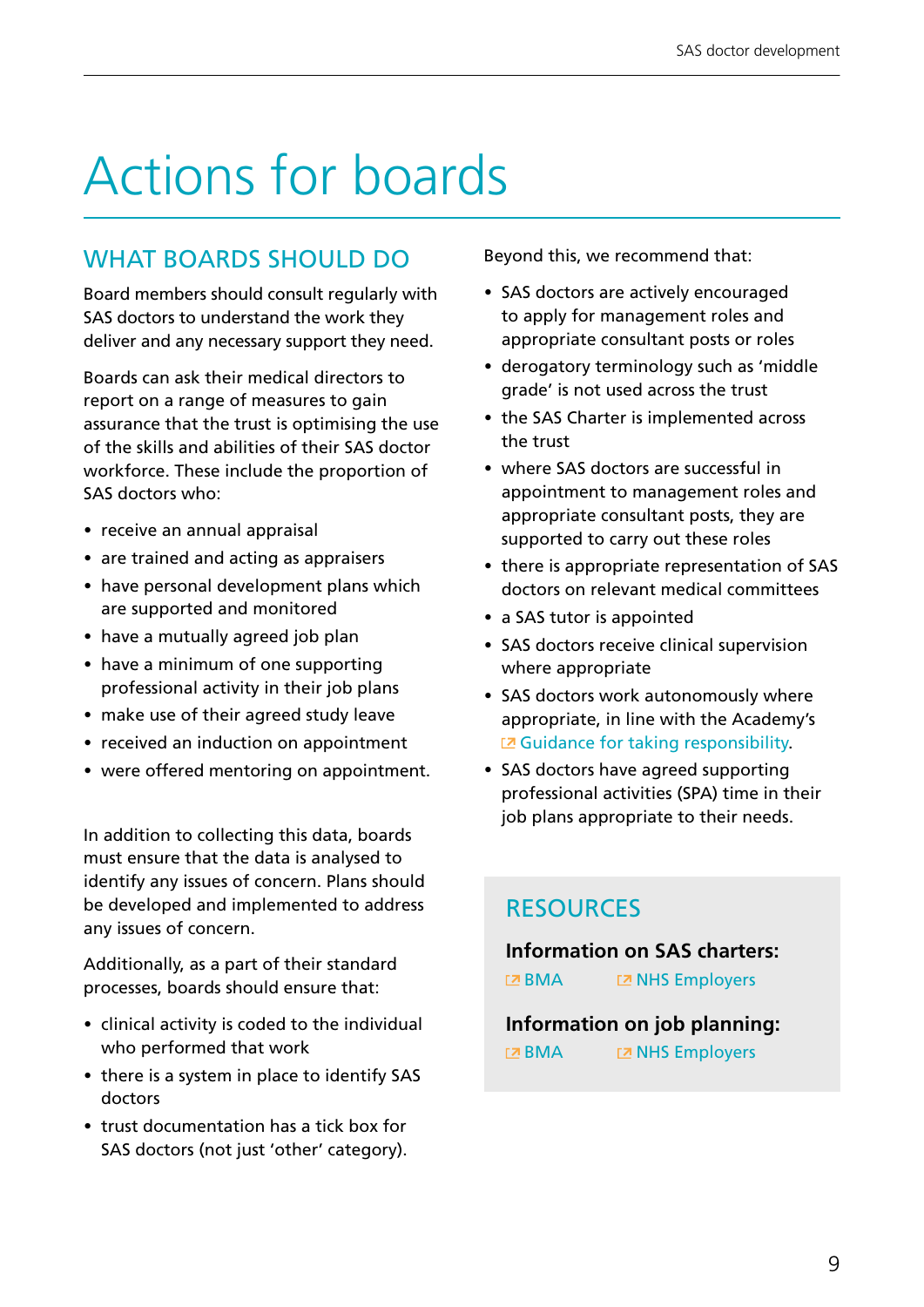# <span id="page-9-0"></span>Actions for medical directors

# WHAT MEDICAL DIRECTORS **SHOULD DO**

#### **Appraisals**

Ensure that SAS doctors have up-to-date appraisals each year. This can help provide evidence of a SAS doctor's current level of practice, and is an essential basis for medical revalidation.

#### **Autonomy**

Recognise that, where appropriate, SAS doctors can work autonomously in line with the Academy's  $Z$  Guidance for taking [responsibility](http://www.aomrc.org.uk/publications/reports-guidance/taking-responsibility-accountable-clinicians/) and ensure that local policies take account of this guidance.

#### **Charter**

Pro-actively support implementation of the principles set out in the SAS charter.

#### **Certificate of Eligibility for Specialist Registration (CESR)**

Support SAS doctors in CESR applications where there is a service need that can only be met through increasing the consultant workforce. This could be by supporting progressive development within the post, by considering job swaps or opportunities in other departments, or by helping doctors to gather the necessary evidence to apply.

#### **Other development opportunities**

Identify new ways of working that can help to bridge workforce and skills gaps without the need to grow the consultant workforce. Medical directors may wish to consider how their existing SAS workforce may be able to fulfil that need alongside any development needs that may be required to enable them to fulfil new or enhanced roles, including educational supervisor and appraiser.

#### **Coding/tariffs for clinical activity**

Ensure that clinical activity is coded accurately to the individual who performed the clinical activity. This is important for patient safety and clinical governance. Revalidation systems should include the ability to view a doctor's full scope of work, as per the revalidation support team's Information management for medical revalidation in England.

#### **Hierarchy**

Challenge ideas about the capability and characteristics of SAS doctors that are based on outdated prejudices. Make appropriate consultant posts open to applications from experienced SAS doctors. This could be substantive consultant posts for SAS doctors on the specialist register, or locum consultant posts which do not require postholders to be on the specialist register.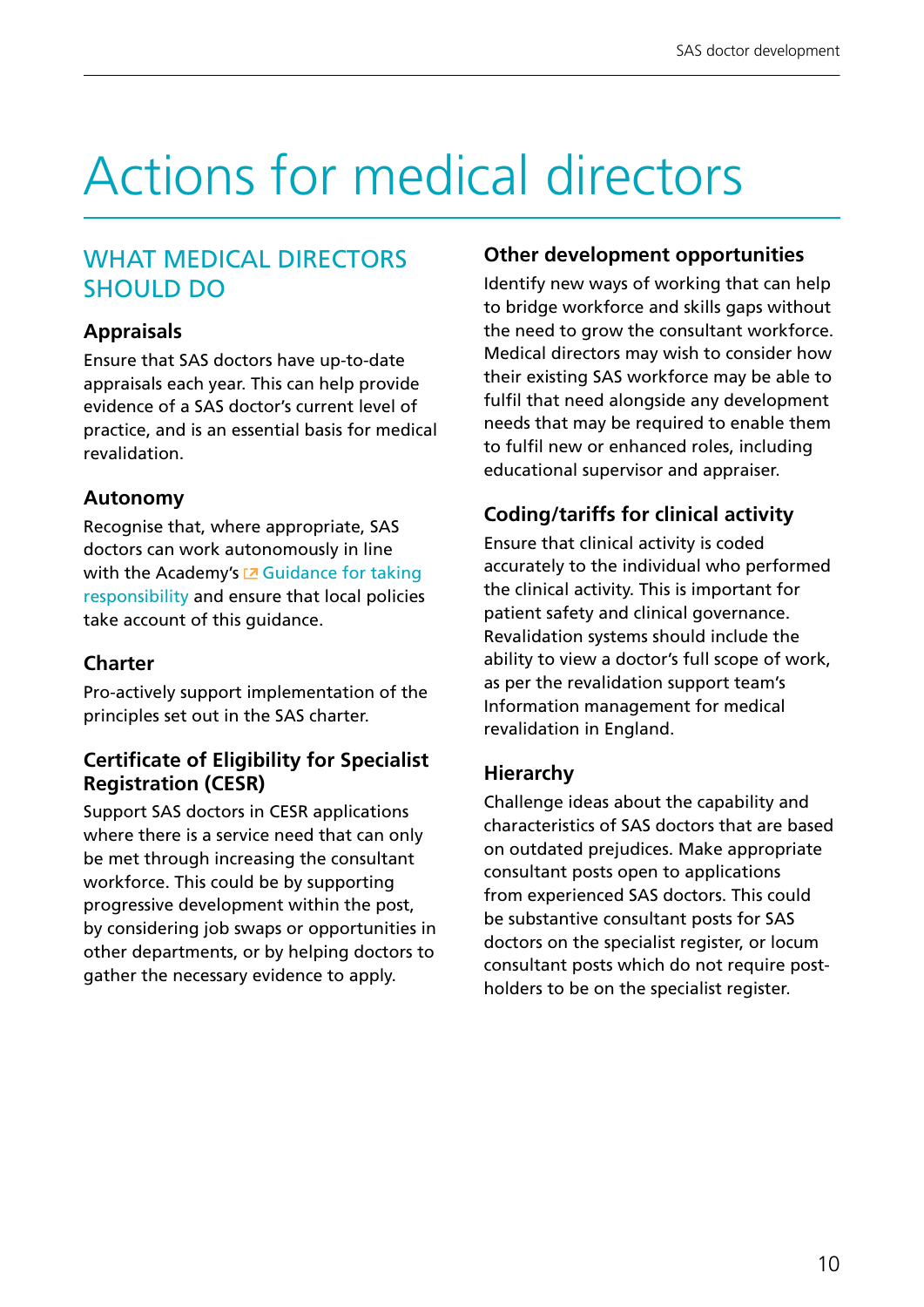#### **Management opportunities**

Ensure that eligible SAS doctors are encouraged to apply for management, leadership, training and research roles such as: appraiser, educational supervisor, SAS tutor, clinical director, medical director, and governance lead. Doctors will benefit from taking advantage of these opportunities and employers will benefit from a greater proportion of the workforce supporting wider organisational objectives. It is good practice to support eligible SAS doctors to apply for such roles.

Ensure effective representation of SAS doctors on committees, for example: clinical advisory, clinical governance, audit, morbidity & mortality, serious untoward incident panels, interview panels, directorate meetings, and the local negotiating committee (LNC).

#### **Support**

Encourage the appointment of a SAS tutor who acts as a voice for SAS doctors and promotes their professional development.

Ensure that SAS doctors are supported by mechanisms for adequate clinical supervision where appropriate and required. This is especially important for SAS doctors below threshold one of the specialty doctor pay scales to support their ongoing development needs. Examples would be case-based discussions and supervisor sessions.

### **RESOURCES**

**Information on SAS charters: EZ [BMA](http://www.bma.org.uk/developing-your-career/sas-grade-doctor/sas-charters) EZ [NHS Employers](http://www.nhsemployers.org/your-workforce/pay-and-reward/nhs-terms-and-conditions/specialty-and-associate-specialist-doctors/sas-charter%20) Information on job planning:**

**Z [BMA](http://www.bma.org.uk/support-at-work/contracts/job-planning/job-planning-sas-doctors) Z [NHS Employers](http://www.nhsemployers.org/your-workforce/pay-and-reward/nhs-terms-and-conditions/specialty-and-associate-specialist-doctors/sas-job-planning-guide)** 

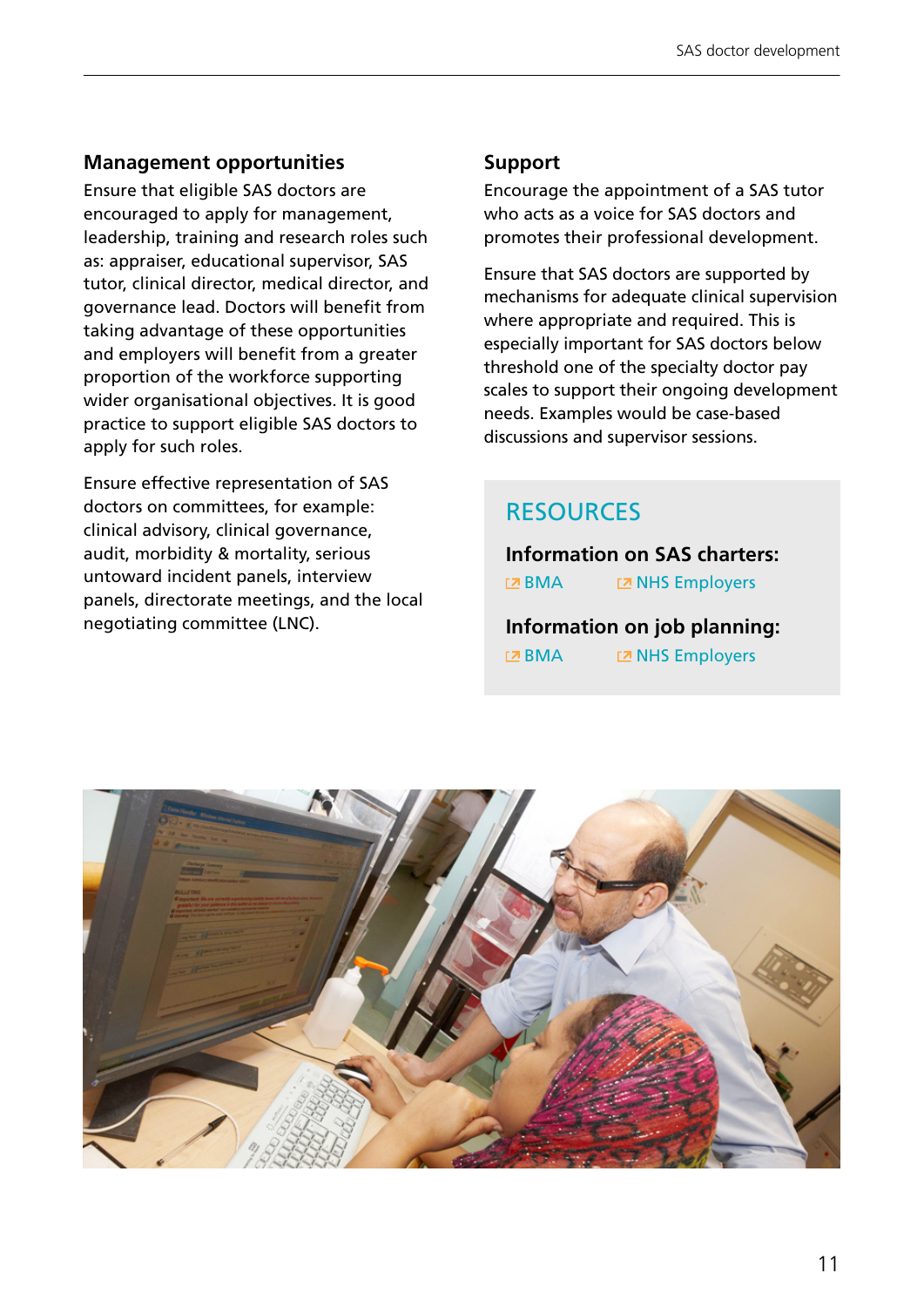# <span id="page-11-0"></span>Actions for doctors

# WHAT DOCTORS SHOULD DO

#### **Charter**

Pro-actively support implementation of the SAS charter and to formally present it to the appropriate committee, eg the local negotiating committee (LNC) or clinical advisory committee.

#### **Appraisal**

Take personal responsibility for their annual appraisal, supported by a portfolio of evidence, including patient and colleague feedback, and resulting in clear achievable objectives and a personal development plan (PDP).

Contribute to an effective appraisal process across their organisation and consider how they can be supported to become trained medical appraisers.

Encourage appraisals and motivate other SAS doctors to take part in appraisal.

#### **Autonomy**

Be confident in expressing their ability for autonomous working, or for requesting clinical supervision if required. The Academy's  $Z$  Guidance on taking [responsibility,](http://www.aomrc.org.uk/publications/reports-guidance/taking-responsibility-accountable-clinicians/) asserts that senior SAS doctors have the expertise and ability to take responsibility for patients without consultant supervision.

#### **Characteristics of SAS doctors**

Be assertive in taking advantage of the opportunities that are available and challenging colleagues when opportunities are not open to them.

Take personal responsibility to take the initiative, for example attending their trust induction, finding out about new service developments and offering their services, being informed about their contracts and the SAS Charter and holding managers accountable. They should take every opportunity to get on email distribution lists for job vacancies and opportunities for additional responsibilities and make the most of their SAS tutor.

#### **Certificate of eligibility for specialist registration (CESR)**

Make use of specialty training curricula when applying for CESR, as these processes are based on the knowledge and competences covered by the specialty curricula.

#### **Development funding**

Make use of available development funding to stay up-to-date with skills and expertise.

#### **Engagement with seniors**

Engage with senior colleagues, for example the medical director, chief executive and manager. They might find it helpful to copy in the medical director on organised SAS activities and invite him/her to attend SAS meetings. SAS doctors will also benefit from forging relationships with tomorrow's consultants.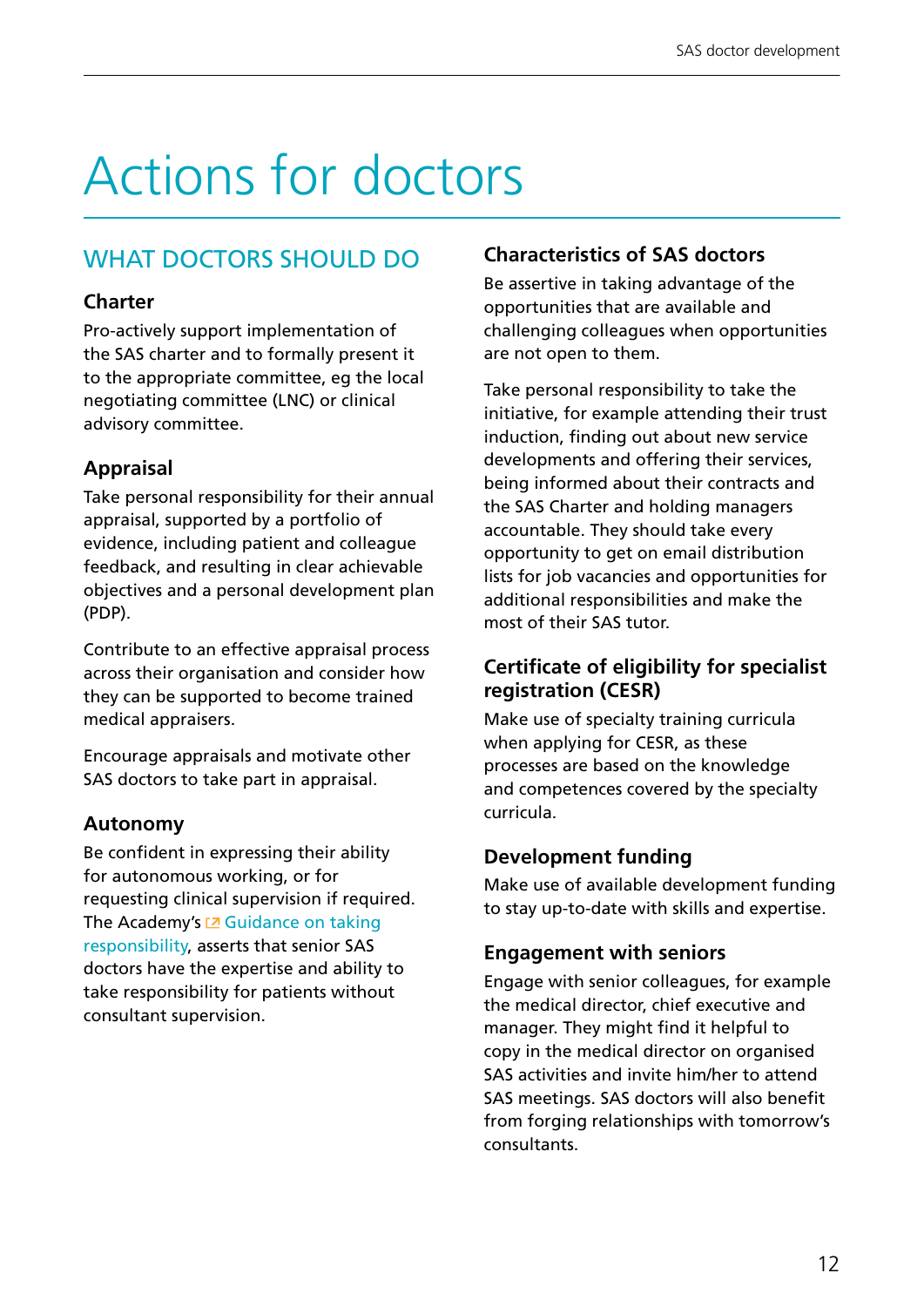#### **Extended roles**

Seek to take advantage of extended roles such as management opportunities, educational supervisor and appraiser roles, and challenge colleagues where these are not available.

#### **Hierarchy**

Challenge ideas about the capability of SAS doctors where these are based on outdated prejudices

#### **Networking with other SAS doctors**

Create a strong network of SAS doctors which shares information, raises awareness of opportunities and offers peer support.

#### **Service provider role/time**

Challenge the belief that SAS equals no more than service provision through the pursuit of responsibilities that support wider organisational objectives such as clinical management, appraiser, educational supervisor etc.

### **RESOURCES**

**Information on SAS charters: EZ [BMA](http://www.bma.org.uk/developing-your-career/sas-grade-doctor/sas-charters) EX [NHS Employers](http://www.nhsemployers.org/your-workforce/pay-and-reward/nhs-terms-and-conditions/specialty-and-associate-specialist-doctors/sas-charter%20)** 

#### **Information on job planning: Z [BMA](http://www.bma.org.uk/support-at-work/contracts/job-planning/job-planning-sas-doctors) Z [NHS Employers](http://www.nhsemployers.org/your-workforce/pay-and-reward/nhs-terms-and-conditions/specialty-and-associate-specialist-doctors/sas-job-planning-guide)**

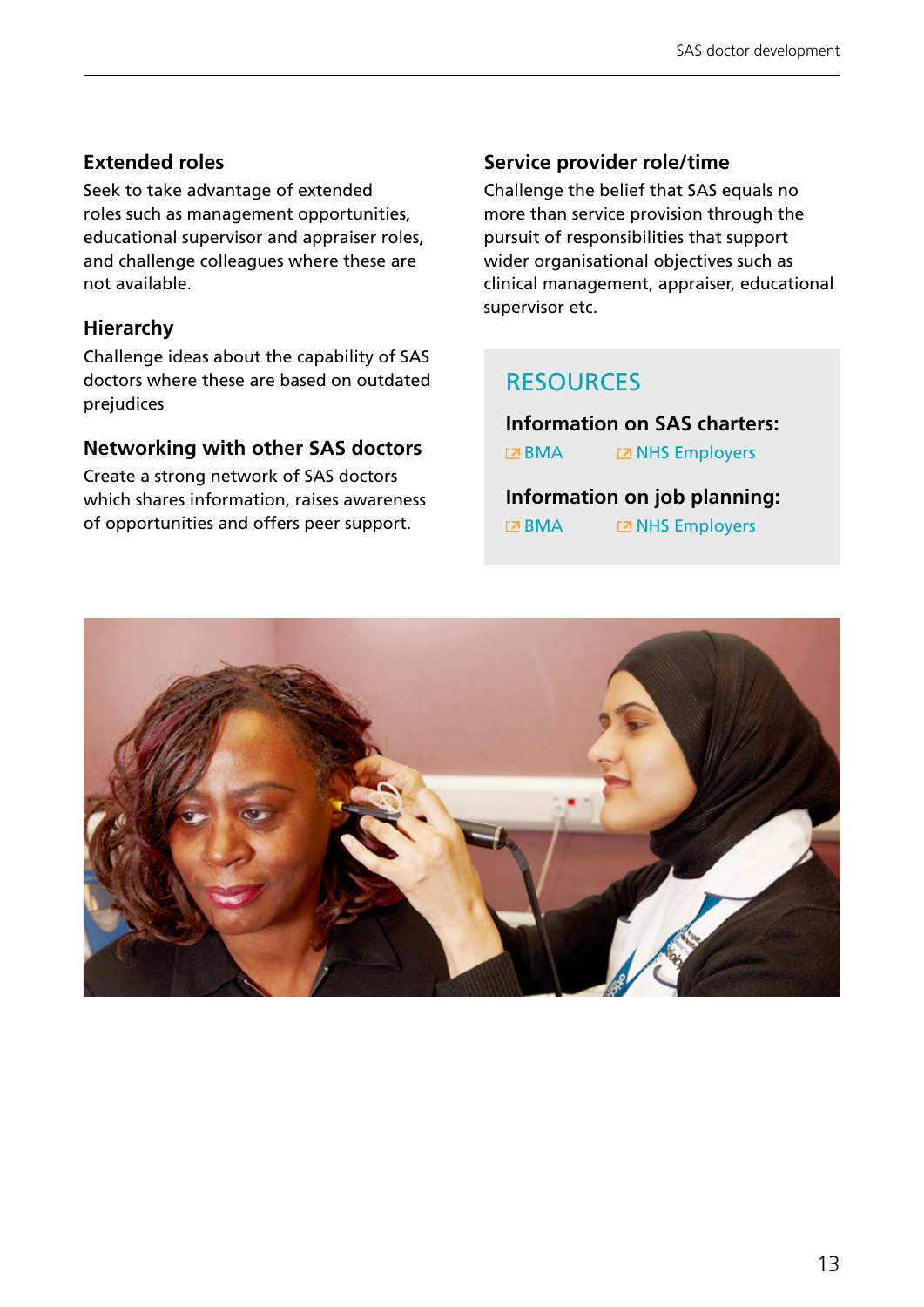# <span id="page-13-0"></span>Actions for medical staffing/ human resources

# WHAT MEDICAL STAFFING colleagues should do

#### **Charter**

• Encouraged to support implementation of the SAS charter.

#### **Appraisal**

- Ensure all SAS doctors have an effective annual appraisal, supported by a portfolio of evidence, including patient and colleague feedback, and resulting in clear achievable objectives and a personal development plan (PDP).
- In line with the medical appraisal quide, appraisals should be carried out by trained medical appraisers rather than by the doctor's immediate line manager. After three successive appraisals by a single appraiser, a new appraiser should be allocated to that doctor.
- Consider how SAS doctors can contribute to the effective appraisal process across their organisation and how they can be supported to become trained medical appraisers themselves.

#### **Definition of grade/terminology/ identification**

• Recognise the SAS grades as grades in their own right and as positive career choices. Ensure that derogatory terminology such as middle grade, nontraining grade, non-training doctor, nonconsultant career grade (NCCG), are not used on rotas and other communication.

- Trust documentation such as drug charts, X-ray forms and operation booking cards should have tick boxes for SAS doctors and not include SAS doctors in an 'other' category.
- Put in place a system to identify new and existing SAS doctors so medical staffing departments are aware who their SAS doctors are.

#### **Development opportunities**

- Everyone benefits from SAS doctors receiving appropriate supporting professional activity time and study leave for revalidation preparation and continuing professional development (CPD).
- • Work closely with local education and training boards (LETBs) to address training needs locally and to offer formal training pathways where appropriate. Employers might consider organising cross cover or rotating attendance at training days to ensure that all SAS doctors have the opportunity to attend.
- It is good practice to support and monitor progression against personal development plans.

#### **Facilities**

• It is helpful to provide appropriate facilities and supporting resources as per the SAS job planning guide.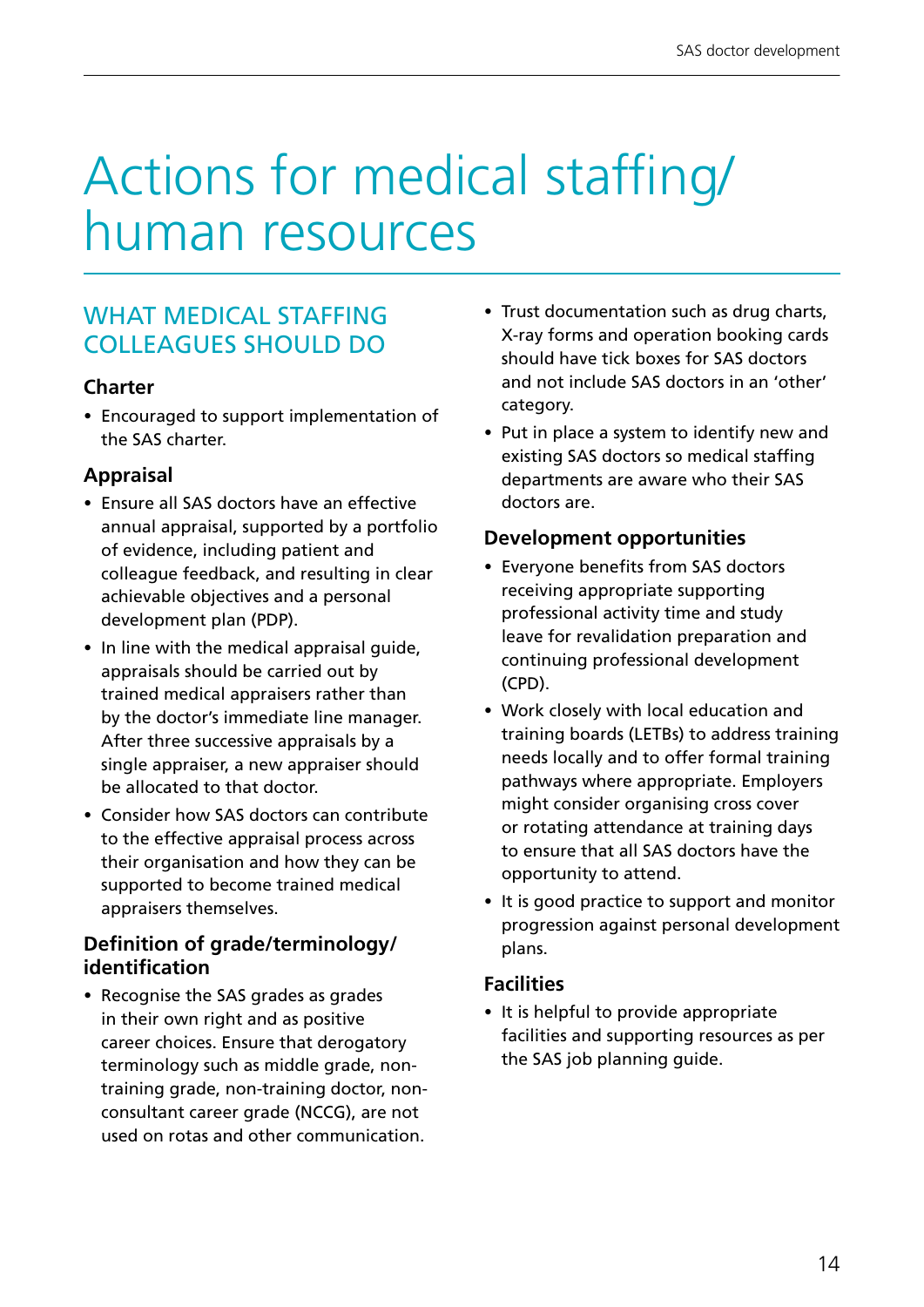#### **Hierarchy**

• Challenge ideas about the capability of SAS doctors that are based on outdated prejudices. Open up appropriate consultant posts to experienced SAS doctors. This could be substantive consultant posts for SAS doctors on the specialist register, or locum consultant posts which do not require post-holders to be on the specialist register.

#### **Induction**

• It is good practice to ensure that all new doctors, including SAS doctors, take part in an induction programme and are offered mentoring.

#### **Job planning**

• As per the terms and conditions, SAS doctors should have a mutually agreed, adhered to, job plan which is logged with HR. Those doctors who do not have a job plan will benefit from support to achieve this. Boundaries around supporting professional activities (SPAs) need to be recognised. It is good practice to use the time available in job plan reviews to ensure effective career discussions take place.

#### **Recruitment**

• SAS doctors should be involved in the recruitment of other SAS doctors.

#### **Service provider role/time**

• Employers and doctors are encouraged to challenge the belief that SAS equals no more than service provision. It is good practice to support SAS doctors to take their agreed study leave. In addition, SAS doctors should have one SPA minimum in their job plan and should be able to use their SPA time for the activities set out in the terms and conditions.  $\square$  See the SAS job planning quide for more information.

#### **Support**

- SAS doctors should be included on trust email lists for job vacancies and opportunities for additional responsibilities that have traditionally been shared only with the consultant workforce in some trusts.
- The job plan review should identify and agree the supporting resources that are necessary if the objectives are to be met. For more information on supporting resources see Chapter 4 of the SAS job planning guide.

### **RESOURCES**

**Information on SAS charters:**

**EZ [BMA](http://www.bma.org.uk/developing-your-career/sas-grade-doctor/sas-charters) EX [NHS Employers](http://www.nhsemployers.org/your-workforce/pay-and-reward/nhs-terms-and-conditions/specialty-and-associate-specialist-doctors/sas-charter%20)** 

**Information on job planning: EZ [BMA](http://www.bma.org.uk/support-at-work/contracts/job-planning/job-planning-sas-doctors) EX [NHS Employers](http://www.nhsemployers.org/your-workforce/pay-and-reward/nhs-terms-and-conditions/specialty-and-associate-specialist-doctors/sas-job-planning-guide)**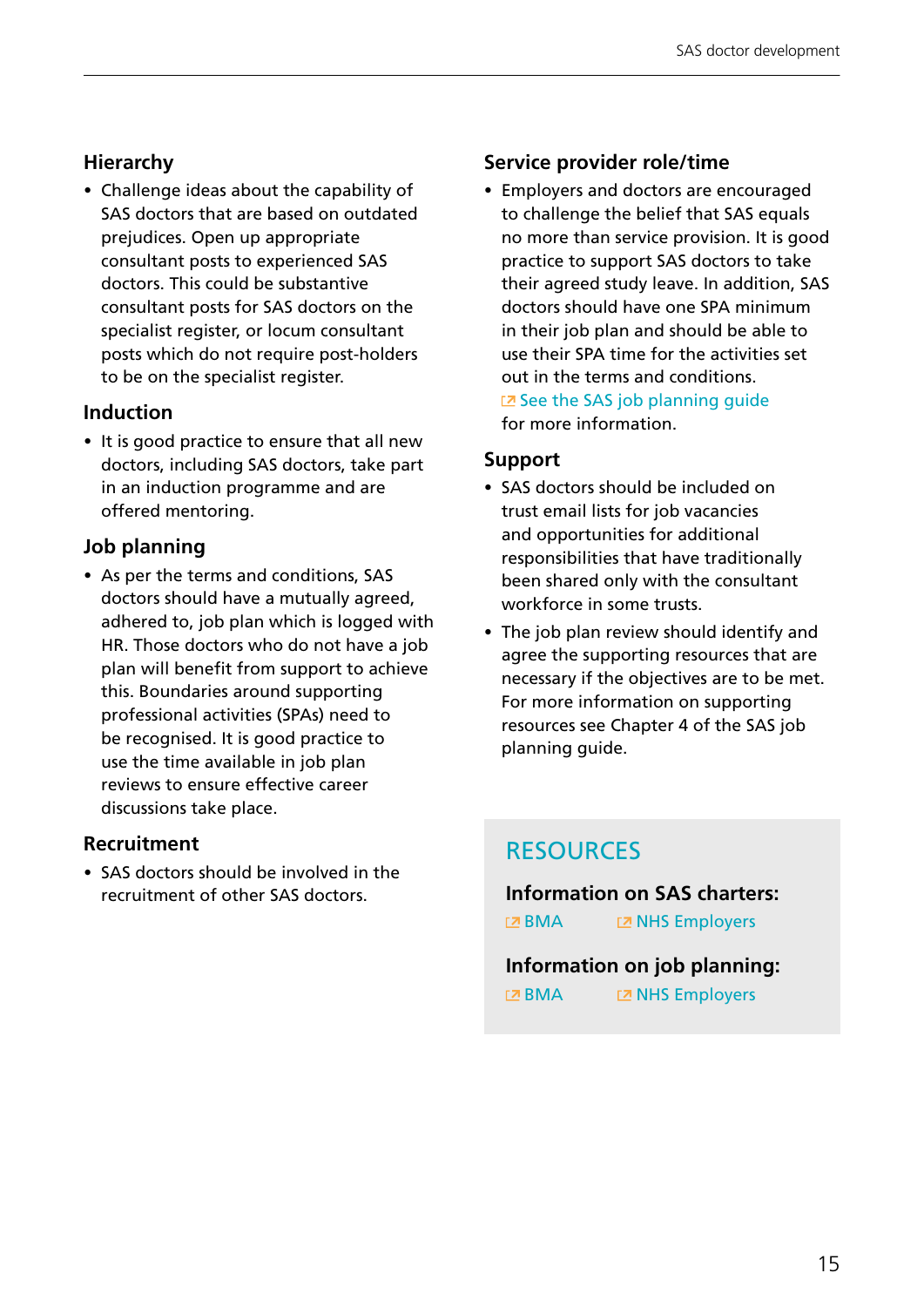# <span id="page-15-0"></span>Case Study 1: Associate dean for SAS doctors

# **BACKGROUND**

Dr Peter Khin Tun, associate postgraduate dean for SAS doctors, Health Education England, is responsible for SAS tutors and doctors across the Thames Valley region.

His duty is to act as a champion for the SAS doctors in the region and lead on developing a strategy for educational development and provision of support and encouragement for SAS doctors to achieve their desired professional goals to become:

- highly skilled senior clinicians
- • leaders
- specialists
- • educators
- researchers for improved quality and safety of patient care.

# Achievements in the role

- Annual budget planning in liaison with the HEE finance and business manager over the last three years, with new challenges in the last six months due to NHS/HEE financial restraints and a review of cost effectiveness of the SAS doctors development project, which started in 2008/9 with an annual budget of £250,000.
- Understanding the needs of the SAS doctors and tutors in the region.
- Annual appraisals of SAS tutors (eight in the region).
- Quarterly SAS tutors and SAS representatives meetings.
- Communications and sharing information among SAS tutors and on to all SAS doctors in each trust.
- Organisation of biannual Oxford deanery SAS doctors development days.
- Production of quidelines on the use of SAS doctors' development funds and agreement with the career development/ professional support unit for coaching of SAS doctors in difficulty.
- • Attending and actively participating in national meetings for SAS doctors.
- Safety and quality undertaken educational and clinical supervisor training and equality and diversity training.

# SUPPORT AND OBSTACLES to the role

Advice from the dean and associate deans, directors of medical education, trauma and emergency care managers, and head of schools as well as coaching was of great help in the role.

A lack of combined study/professional leave (to 10 days a year) limit deanery activities and special leave was negotiated.

A frequent change of management and financial restraints, lack of meaningful engagement of HEE leads and continuing professional development opportunities of SAS doctors remain challenges in finding new ways to develop the 493 SAS doctors in the Thames Valley region.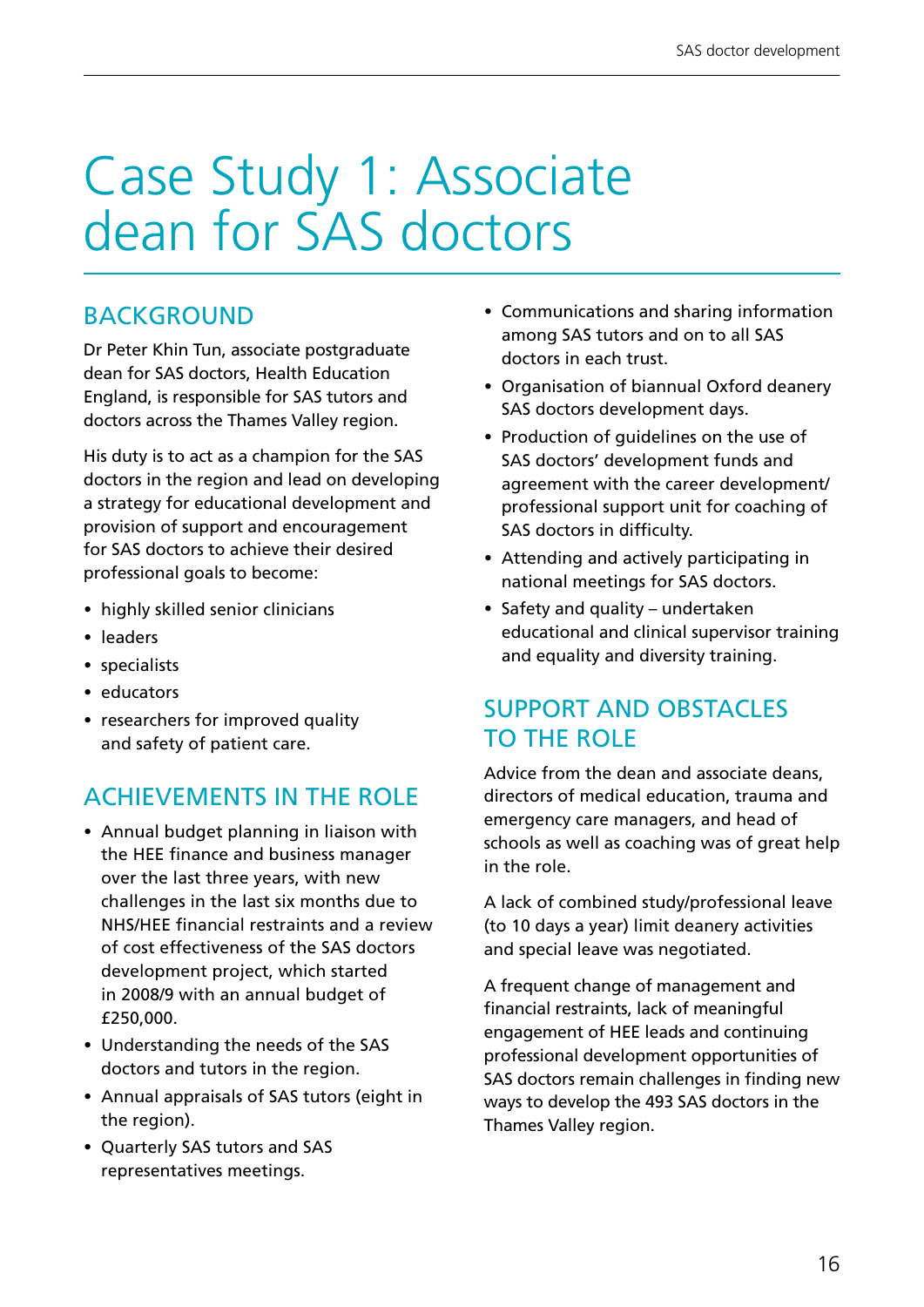# <span id="page-16-0"></span>Case Study 2: Night rota competent (NRC) night safe

# **BACKGROUND**

In order to address challenges that hospitals in the Wessex deanery area faced around achieving safe staffing levels and implementing safe rotas, the Wessex deanery provided extra training for SAS doctors to enable them to become senior decision makers during the night ie become night competent.

# Aims

- Focused training to develop skills required on a night rota.
- Improve patient safety.
- Provide training without depleting departments of their staff.

# PROGRAMME DETAILS

- Funded by Wessex deanery.
- 12 SAS doctors per programme.
- Content focused on Royal College of Emergency Medicine curriculum.
- Two programmed activities per fortnight over four months.
- Training covered pathways for the treatment of the top 10 medical presentations.
- • Eight sessions in total:
	- interactive session 1
	- sim session 1
	- interactive session 2
	- sim session 2
	- sim session 3
	- patient safety
	- interactive session 3
	- leadership day.

# Outcome of programme

- Hospitals in the area function with safe rotas during out of hours.
- Provided effective professional and personal development for SAS doctors.
- Currently in its third cohort.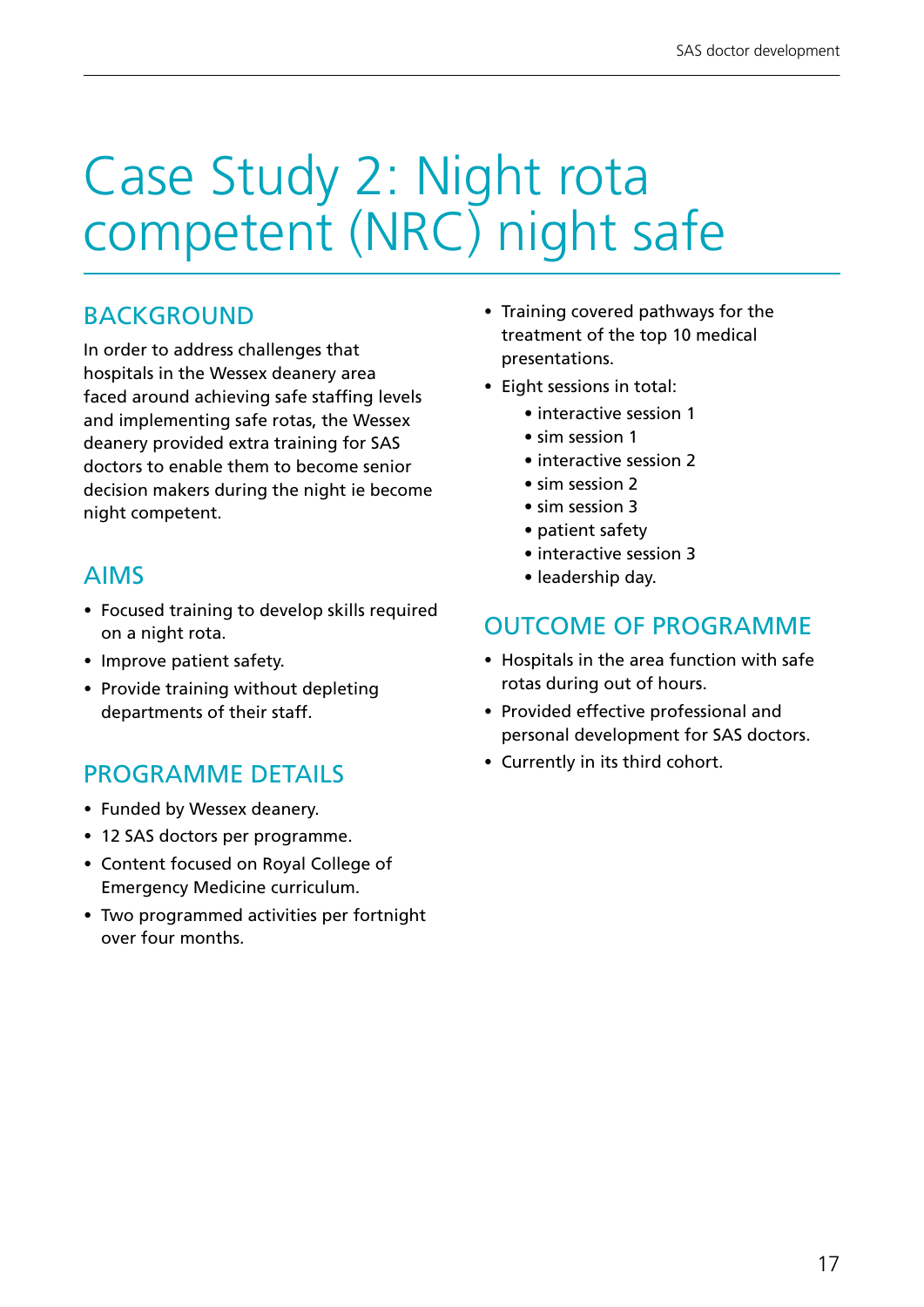# <span id="page-17-0"></span>Case Study 3: Health Education England training programme

# **BACKGROUND**

Health Education England working across the Thames Valley has gained a national reputation for its support programme for SAS doctors and dentists. The system in place is well organised and transparent. There is a strong tradition of providing practical pastoral care for SAS doctors: mentoring schemes, career guidance, help for doctors in difficulty, through professional support unit (PSU).

Delivering emergency care (EC) in the UK is challenging on many fronts, particularly with regards to recruitment and retention. A multi professional, interdisciplinary emergency care task force was formed to develop educational solutions to support the sustainable delivery of quality emergency medicine care.

# The training programme

The aim is to provide a programme of protected training to support completion of fellowship of the college of emergency medicine (FCEM) and certificate of eligibility for specialist registration CESR. The programme started in October 2014 and 16 doctors have been recruited so far.

- Funding: one professional activity per week paid, in recognition that the doctor will attend 12 training days per year, and an additional 14 days to consolidate their learning and undertake various management, research and training opportunities.
- Duration: three to five years, depending on needs to obtain competency in uncovered area like intensive therapy unit (ITU), anesthetics.
- The formal training programme will consist of 12 days ayear.
- Cover important aspects of the FCEM and the management portfolio.
- Develop the doctor's skills in clinical topic review (CTR), management projects, appraisal skills, leadership and service improvement methodology.
- • A formal annual review of progress and quarterly informal progress reviews with educational supervisor and project lead.
- This training includes the equivalent of £2,000 study leave budget.